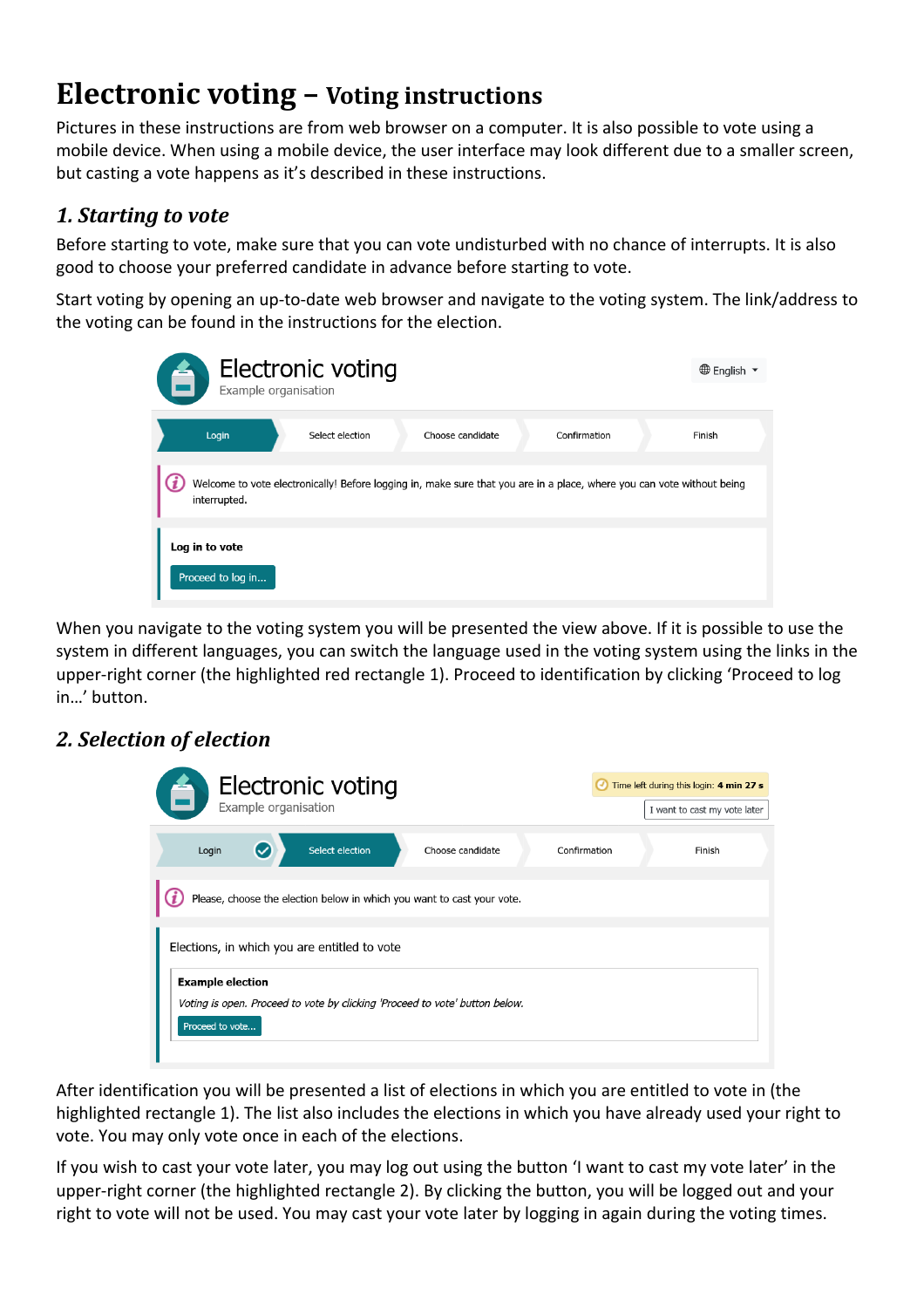A box located in the upper-right corner (the highlighted rectangle 3) displays how much time you have left during this login to choose an election, choose a candidate, and confirm your vote. On each login you will be provided 5 minutes to cast your vote. If the time runs out your right to vote will not be marked as used and you can still cast your vote during the voting times of the election simply by logging in again.

Choose an election of your choice by clicking the corresponding 'Proceed to vote…' button.

## *3. Selection of candidate*

| Electronic voting                                                                                                                                                        | Time left during this login: 3 min 31 s |
|--------------------------------------------------------------------------------------------------------------------------------------------------------------------------|-----------------------------------------|
| Example organisation                                                                                                                                                     | I want to cast my vote later            |
| Select election<br>Choose candidate<br>Confirmation<br>Login<br>$\rm \sim$                                                                                               | Finish                                  |
| Below is a list of candidates for the election. Select your candidate by clicking the Select button. After the selection you<br>will be asked to confirm your selection. |                                         |
| Example election<br><b>Example coalition A</b>                                                                                                                           |                                         |
| Salmi Unna<br>,                                                                                                                                                          | Select                                  |
| Evans Amy<br>з.                                                                                                                                                          | Select                                  |
| Kivimäki Uuno<br>4                                                                                                                                                       | Select                                  |
| Mikkonen Pirjo<br>5                                                                                                                                                      | Select                                  |
| Virtonon Doiner                                                                                                                                                          | Cala                                    |

After selecting the election, a list of candidates for the selected election is presented. 'Select' button is presented next to each candidate for you to choose a candidate of your liking.

#### *4. Confirmation of candidate*

| Electronic voting<br>Example organisation                                                                                                                                                                                                                      | Time left during this login: 3 min 2 s<br>I want to cast my vote later |  |  |  |
|----------------------------------------------------------------------------------------------------------------------------------------------------------------------------------------------------------------------------------------------------------------|------------------------------------------------------------------------|--|--|--|
| Choose candidate $\bigcirc$<br>Select election<br>Login                                                                                                                                                                                                        | Confirmation<br>Finish                                                 |  |  |  |
| Below you can find the information of the candidate you chose to vote for. Confirm your action by selecting, YES, I<br>want to vote for this candidate. If you do not want to vote for this candidate, select NO, I would like to select<br>another candidate. |                                                                        |  |  |  |
| Mikkonen Pirjo                                                                                                                                                                                                                                                 |                                                                        |  |  |  |
| YES, I want to vote for this candidate<br>NO, I would like to select another candidate                                                                                                                                                                         |                                                                        |  |  |  |

You are required to confirm your selection of candidate before the system finally stores your vote and marks your right to vote as used. The selected candidate is presented to you (the highlighted rectangle 1) for confirmation. To confirm your selection, click 'YES, I want to vote for this candidate'. After clicking the button, the vote is stored, your vote to right is marked as used and you will be logged out of the system.

If you chose wrong candidate by mistake you can return to the previous step by clicking 'NO, I would like to select another candidate' (the highlighted rectangle 3). By clicking the button, you will return back to the list of candidates to make a new selection.